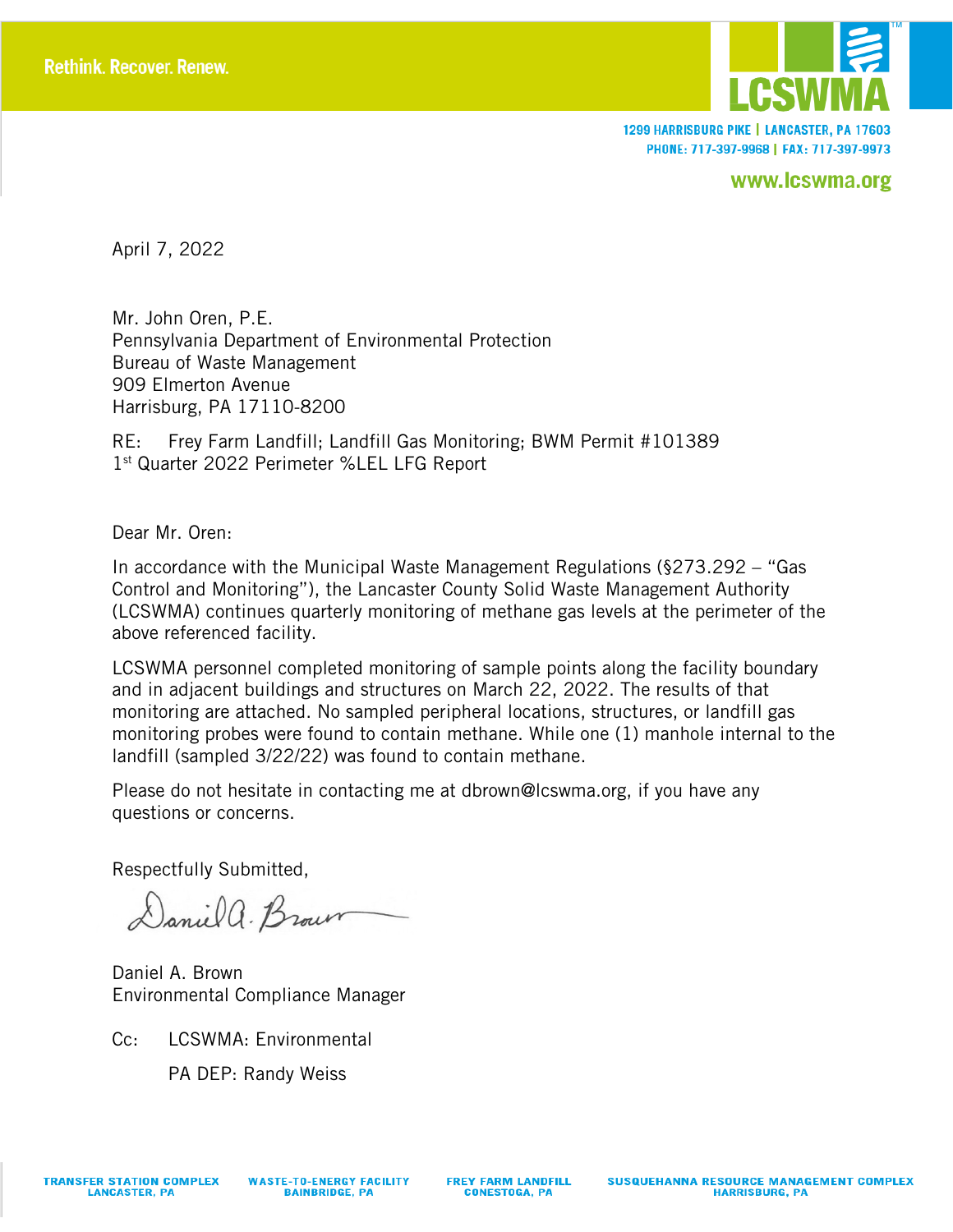## FREY FARM LANDFILL METHANE MONITORING PROGRAM SAMPLE POINT INSPECTION FORM

| <b>SAMPLE</b>    |                                        | METHANE LEVEL (as % LEL) |             |             |             |  |  |
|------------------|----------------------------------------|--------------------------|-------------|-------------|-------------|--|--|
| <b>POINT</b>     | <b>DESCRIPTION</b>                     | <b>DATE</b>              | <b>DATE</b> | <b>DATE</b> | <b>DATE</b> |  |  |
| <b>NUMBER</b>    |                                        | 3/22/22                  |             |             |             |  |  |
| 1                | PUMP STATION; AIR SPACE                | 0                        |             |             |             |  |  |
| $\overline{2}$   | PUMP STATION; STRUCTURE INTERIOR       | $\mathbf 0$              |             |             |             |  |  |
| 3                | <b>MANHOLE 1S</b>                      | 0                        |             |             |             |  |  |
| 4,5,6,7          | (DELETED)                              | No Longer Monitored      |             |             |             |  |  |
| 8                | <b>SEE MAP</b>                         | $\mathbf 0$              |             |             |             |  |  |
| $\boldsymbol{9}$ | <b>SEE MAP</b>                         | 0                        |             |             |             |  |  |
| 10               | <b>SEE MAP</b>                         | $\mathbf 0$              |             |             |             |  |  |
| 11               | <b>SEE MAP</b>                         | 0                        |             |             |             |  |  |
| 12               | <b>SEE MAP</b>                         | 0                        |             |             |             |  |  |
| 13               | <b>SEE MAP</b>                         | 0                        |             |             |             |  |  |
| 14               | <b>SEE MAP</b>                         | 0                        |             |             |             |  |  |
| 15               | <b>SEE MAP</b>                         | 0                        |             |             |             |  |  |
| 16               | <b>SEE MAP</b>                         | 0                        |             |             |             |  |  |
| 17               | <b>SEE MAP</b>                         | $\mathbf{0}$             |             |             |             |  |  |
| 18               | FFLTP; INFLUENT PIPE GALLEY            | 0                        |             |             |             |  |  |
| 19               | <b>MANHOLE 2PB</b>                     | 4                        |             |             |             |  |  |
| 20               | <b>MANHOLE 2IA-P</b>                   | 0                        |             |             |             |  |  |
| 21               | MANHOLE 2IB-P                          | 0                        |             |             |             |  |  |
| 22               | NW CELL 2 (SEE MAP)                    | 0                        |             |             |             |  |  |
| 23               | <b>SEE MAP</b>                         | 0                        |             |             |             |  |  |
| 24               | <b>SEE MAP</b>                         | 0                        |             |             |             |  |  |
| 25               | <b>MANHOLE 3A-S</b>                    | 0                        |             |             |             |  |  |
| 26               | MANHOLE 3A-P                           | 0                        |             |             |             |  |  |
| 27               | FFMP005W                               | $\mathbf 0$              |             |             |             |  |  |
| 28               | FFMP013W <sup>1</sup>                  | <b>NA</b>                | <b>NA</b>   | <b>NA</b>   | <b>NA</b>   |  |  |
| 29               | FFMP016W <sup>2</sup>                  | <b>NA</b>                | <b>NA</b>   | <b>NA</b>   | <b>NA</b>   |  |  |
| 30               | <b>TRUCKWASH DRAIN PIT</b>             | $\mathbf{0}$             |             |             |             |  |  |
| 31               | <b>MAINTENANCE BUILDING OFFICE</b>     | 0                        |             |             |             |  |  |
| 32               | <b>MAINTENANCE BUILDING LUNCH ROOM</b> | 0                        |             |             |             |  |  |
| 33               | MAINTENANCE BUILDING STORAGE AREA      | $\mathbf{0}$             |             |             |             |  |  |
| 34               | <b>COMPLIANCE BUILDING LAB</b>         | 0                        |             |             |             |  |  |
| 35               | <b>COMPLIANCE BUILDING OFFICE</b>      | $\Omega$                 |             |             |             |  |  |
| 36               | FFLTP EQ. TANKS METER PIT              | 0                        |             |             |             |  |  |
| 37               | <b>CELL 1 CLEANOUT</b>                 | No Longer Monitored      |             |             |             |  |  |
| 38               | LASA PUMP STATION STRUCTURE INTERIOR   | $\mathbf{0}$             |             |             |             |  |  |
| 39               | LASA PUMP STATION AIR SPACE            | 0                        |             |             |             |  |  |
| 40               | <b>MANHOLE 4S</b>                      | 0                        |             |             |             |  |  |

<sup>1</sup> FFMP013W Location - Well Abandoned

<sup>2</sup> FFMP016W Location - Well Abandoned June 2021